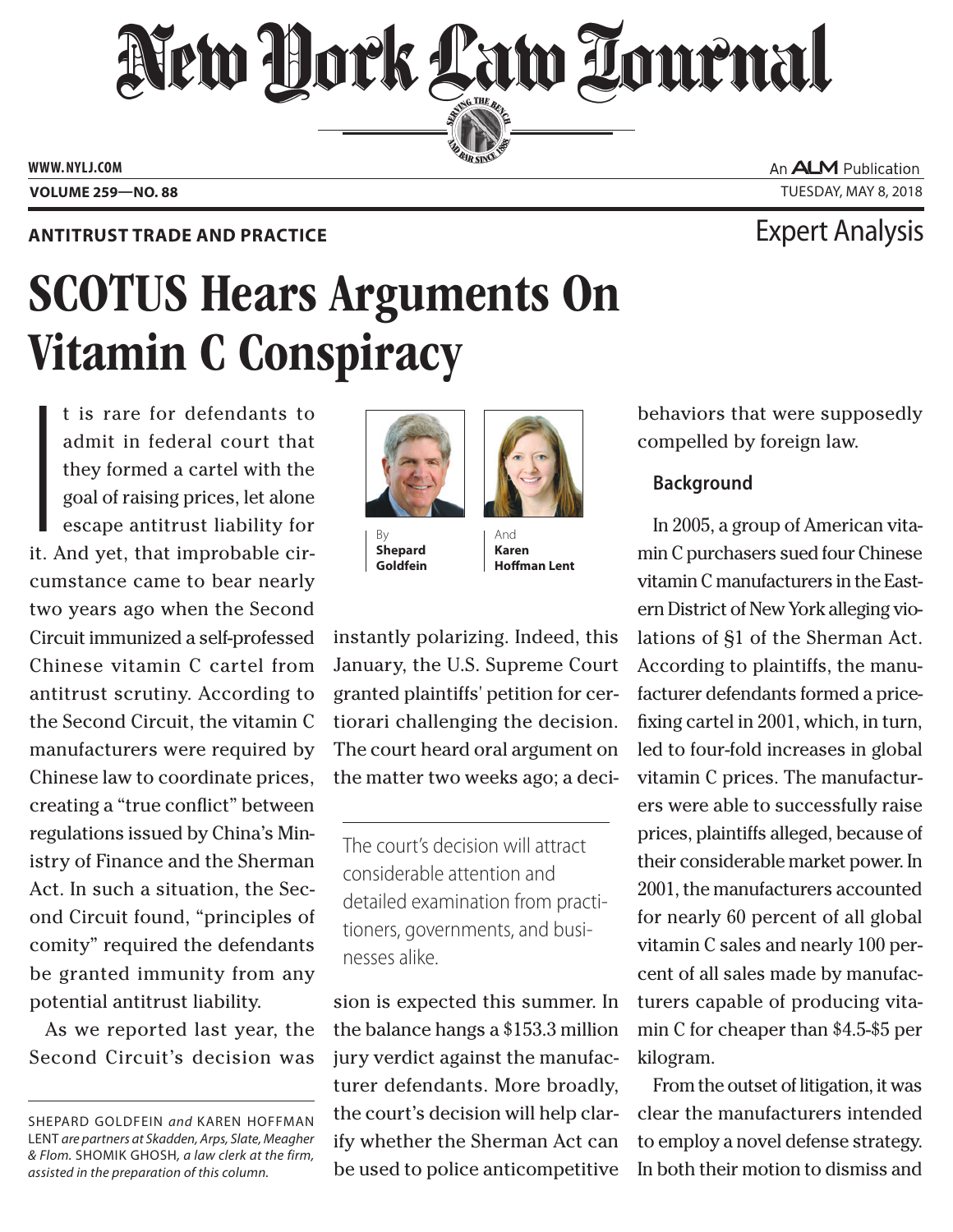summary judgment motion, the manufacturers admitted that they had conspired to fix prices. Despite this, they argued they should escape liability because their behaviors were required by Chinese law. As such, they sought immunity under three affirmative defenses: the act of state doctrine, the foreign sovereign compulsion doctrine, and the doctrine of comity.

Central to each of these defenses was the assertion that the Chinese government required the defendants to restrict supply, coordinate prices, and maintain price-floors. In support of this claim, defendants submitted an amicus brief filed by the Chinese government in which it stated that, under Chinese law, each manufacturer was required to have all of its vitamin C export contracts approved by a state-run trade association. If the price of an export contract fell beneath a predetermined price floor, the association had the right to rescind that manufacturer's export license. Relying on the Supreme Court's decision in *United States v. Pink,* the defendant manufacturers argued the district court was required to accept the Chinese government's characterization of its own laws.

Plaintiffs disagreed, citing Rule 44.1 of the Federal Rules of Civil Procedure, which states that courts "may consider any relevant material or source" when determining the laws of a foreign country. While plaintiffs acknowledged the district court could look to the Chinese government's statement for guidance, they argued it was not required to blindly accept the Chinese government's claims because they were not credible. For example, plaintiffs offered evidence that the association's "minimum price floor" was set at \$3.5 per kilogram, whereas defendants had coordinated selling at much higher prices. Plaintiffs also pointed to previous statements in which the Chinese government claimed it played no role in setting the export price for vitamin C.

The district court denied the defendants' motions for dismissal and summary judgment, holding that Rule 44.1 superseded *United v.* 

At this stage, it appears that the justices themselves do not have a clear view of what the right rule should be or how it will be formulated.

*Pink*'s general rule that foreign government statements must automatically be taken at face-value. Instead, the district court endorsed its previous finding in *Karaha Bodas* that a foreign government statement was "entitled to substantial deference, but would not be taken as conclusive evidence of compulsion." The district court found that the evidence provided reason to believe the defendant manufacturers voluntarily engaged in the price-fixing scheme. As such, the district court ruled that the manufacturers could be held liable for violating American antitrust laws and allowed the case to proceed to trial. After a three-week trial, a jury found the manufacturer defendants guilty of all charges and awarded damages of \$54.1 million (\$153.3 million after trebling and reduction of prior settlements).

## **The Second Circuit Reverses**

On appeal, the Second Circuit focused its analysis on whether the principle of comity prevented the district court from exercising jurisdiction over the case at the motion to dismiss stage. The Second Circuit explained that the answer depended on the "degree of conflict between the U.S. and foreign law." If a "true conflict" existed—meaning the manufacturers could not simultaneously comply with American and Chinese law—the district court should have abstained from the case on comity grounds.

To determine whether a "true conflict" existed, the Second Circuit needed to determine how much weight to give to the Chinese government's amicus submission. The Second Circuit disagreed with the district court's interpretation of Rule 44.1, because it "explicitly focuses on what a court may consider when determining foreign law,